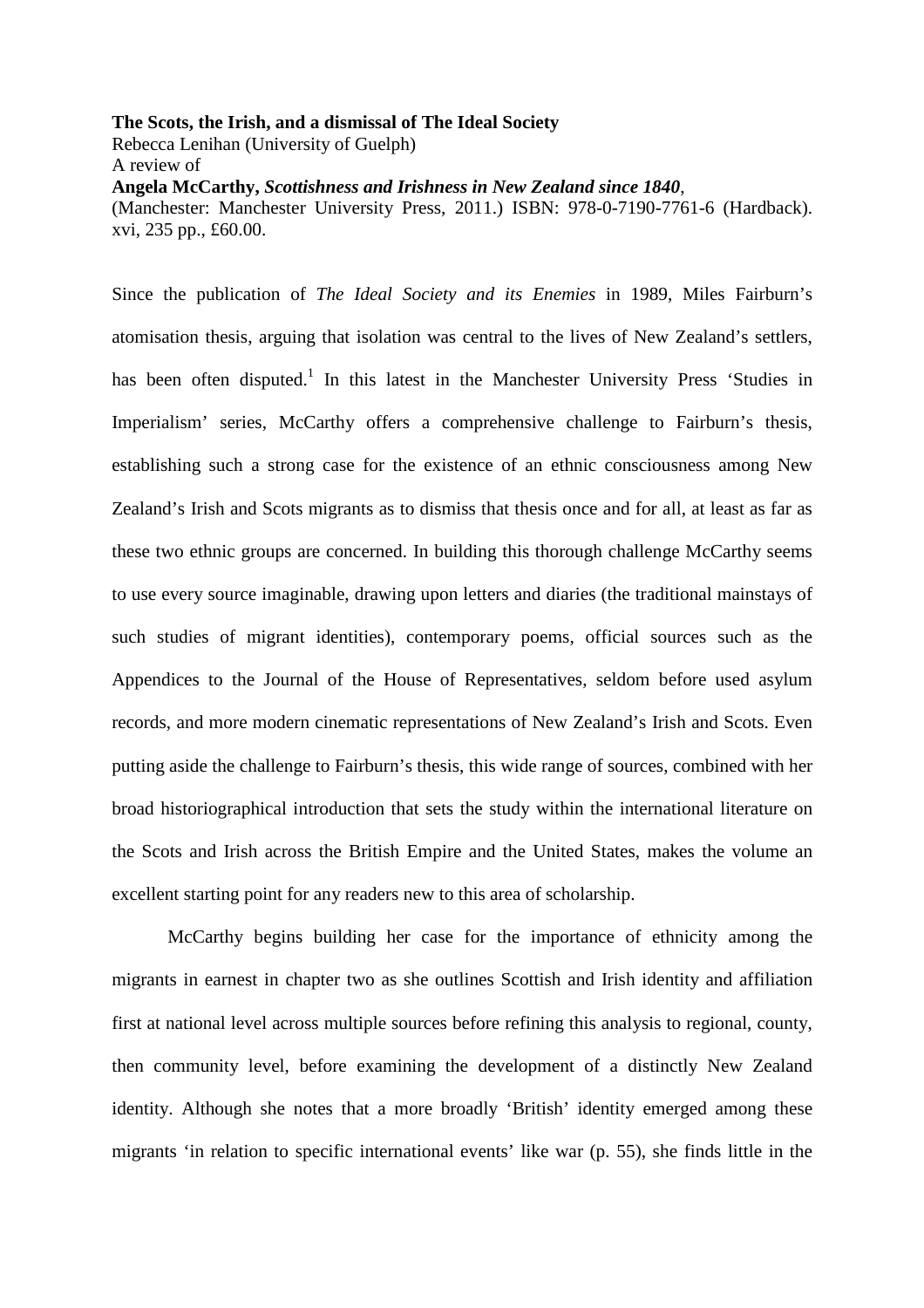sources to support the argument that there was a sense of dual identity among the Scots or the Irish in New Zealand. This is in contrast to Canada, for example, where she notes that one 'feature of emigrant letters is how quickly people called themselves Canadians' (p. 56). Beyond the scope of her volume, the question remains as to whether this was distinctive to the Irish and Scots in New Zealand or if it was endemic among New Zealand's white settlers.

While her analysis of language and accent in chapter three is largely speculative, it is nevertheless a valuable contribution to this previously under-examined topic. Rather than setting out to identify the influence of language and local accents in New Zealand, McCarthy instead highlights the range of sources available to us to examine the use of and attitudes towards Irish, Scots and Gaelic language and accents in New Zealand, and makes it clear that this is a preliminary overview and that the subject is worthy of further examination. On the subjects of material tokens of ethnicity, to which she turns in chapter four, and religion, politics and history, the substance of chapter five, much less speculation is required. McCarthy's sources are rich with examples of Irishness and Scottishness with regard to music and dancing, the celebration of festivals with a distinctively Irish or Scottish flavour, the consumption of Scotch and Irish whiskey, oatmeal, oatcakes, porridge and haggis and the wearing of tartan, Tam O'Shanter Bonnets and kilts. Chapter five draws upon shipboard diaries for evidence of Irish and Scottishness with regard to religion on the voyage to New Zealand, while letters and asylum records form the bulk of evidence of religious practices post-arrival. Sources suggest that while political issues motivated many of New Zealand's Irish societies, it was culture that more often brought Scots together.

It is not only how the Scots and Irish in New Zealand saw themselves, but also how others perceived them that is of interest throughout the volume, and this is particularly the case in chapter six. Here McCarthy investigates aspects of Scottish and Irish character as they were perceived through the lens of the outsider, drawing predominantly from personal letters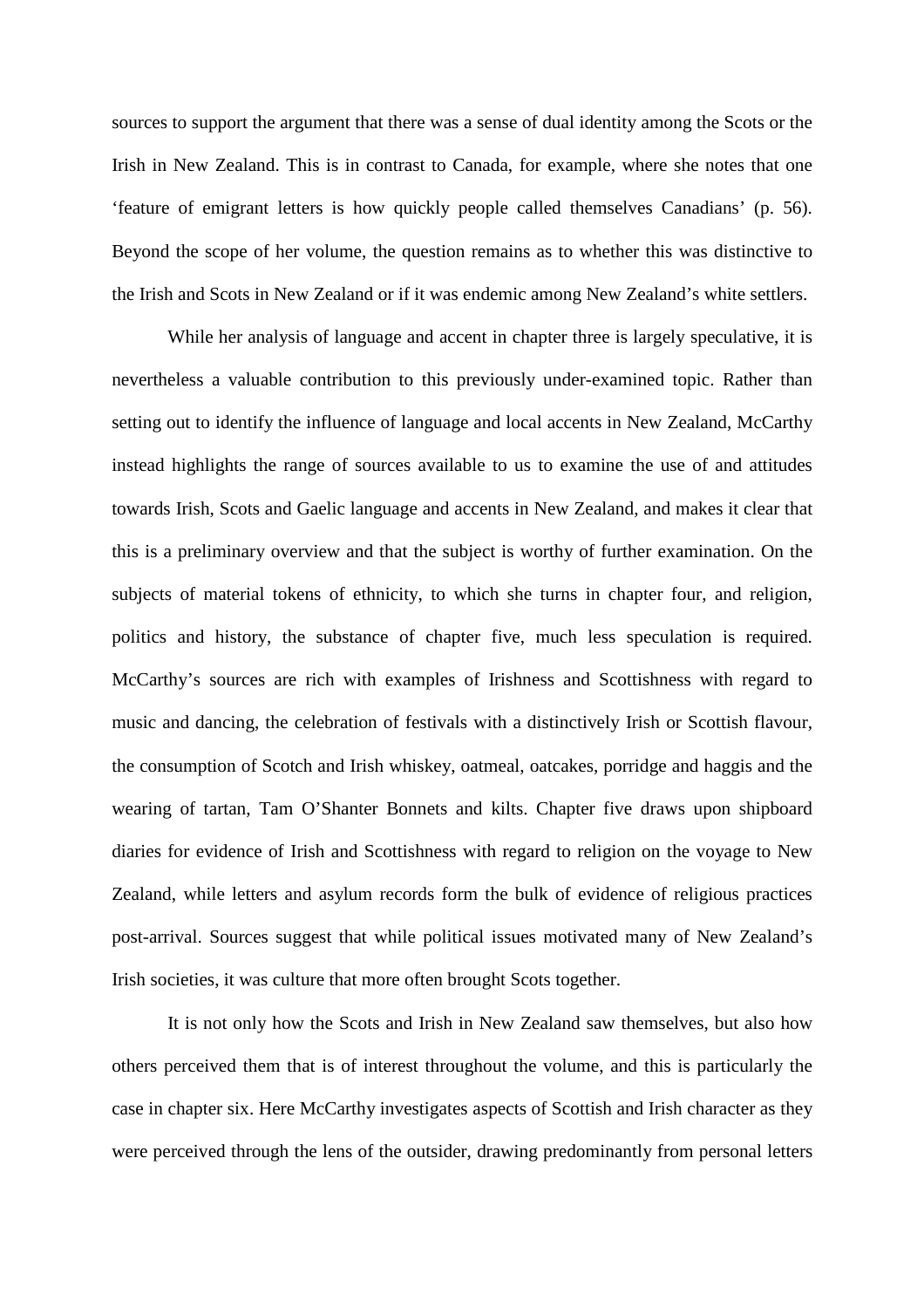and diaries. While the Scots were seen to be clannish, thrifty, cautious yet adventurous, bonny and dour, the Irish were perceived on the one hand as industrious, warm and witty, and on the other hand as boastful, superstitious, stubborn, violent, disreputable, unclean, bumbling boozers. The final section of the chapter outlines impressions of other ethnic groups in the colony, and offers examples of individuals being identified with traits usually attributed to a national stereotype other than their own. All told, the chapter leaves the reader with no doubt that both the Irish and the Scots saw themselves and were seen by others as being distinct ethnic groups in the colony.

In chapter seven the Scots and Irish become the outsiders as McCarthy examines the ways in which they interpreted their new environment and the indigenous people they encountered there. While the volume as a whole is a valuable addition, it is this section on impressions of Māori that makes the most significant contribution to the wider historiography. As McCarthy notes, there has been very little study yet of ordinary migrant's views of Māori, so although her examination of this topic should be considered preliminary it nonetheless provides useful insights.

Throughout the volume McCarthy makes it clear that she is not claiming that the Irish or Scots were exceptional among New Zealand's migrants. Nevertheless, while she has closed the door on the argument that for these two groups' bondlessness and isolation was a central factor in their lives, more comparative work, examining other migrant groups, is necessary before we can definitively say that the patterns McCarthy observes with regard to New Zealand's Irish and Scots migrants are particular to Irishness and Scottishness respectively. Given the topic of her recent co-edited collection (*Far From Home: The English in New Zealand*), this is a void in the historiography McCarthy looks set to address herself in future publications.